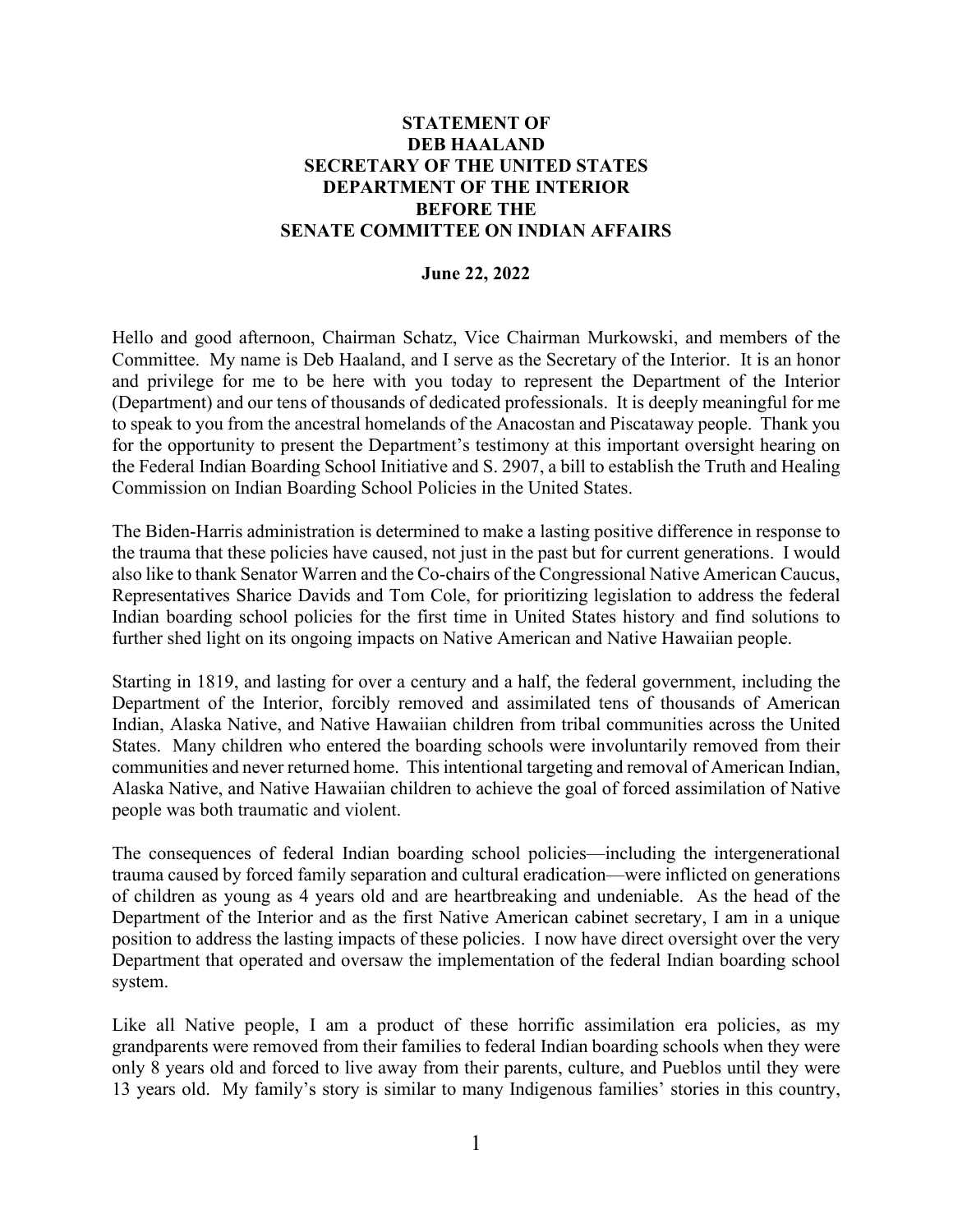which is why, on June 22, 2021, I announced the Federal Indian Boarding School Initiative, a comprehensive effort to address the troubled legacy of federal Indian boarding school policies. On that same date, through a memorandum, I directed the Assistant Secretary – Indian Affairs to lead the first-ever departmental investigation into the federal Indian boarding school system.

I am incredibly proud of the work that Assistant Secretary Newland and his entire team did on the first volume of this report. I particularly want to acknowledge the staff at the Bureau of Trust Funds Administration, which is managing the document collection, review, and records management of this Initiative. The vast majority of the work being released today was done by Indigenous staff in this department who worked through their own trauma and pain.

The Department released Volume 1 of the investigative report on May 11, 2022. This report lays the groundwork for the continued efforts of the Department to address the intergenerational trauma created by historical federal policy. It marks the first time in over two hundred years, since the Indian boarding school policies were implemented, that the United States has formally reviewed or acknowledged the extensive scope and breadth of these policies. The Department welcomes Congress' and this Committee's engagement in this important and continuing effort.

The Department's investigation focuses on the historical Indian boarding school system, which was implemented to further cultural assimilation and removal policies. The Department fully recognizes that unlike the federal Indian boarding school system we are investigating, contemporary Native residential schools are vital to advancing modern, culturally sensitive education.

Some key highlights of Volume 1 of the Department's investigation of our federal records include evidence that the United States targeted American Indian, Alaska Native, and Native Hawaiian children through forced removal to Indian boarding schools in furtherance of territorial dispossession of Indigenous lands in the United States. The initial investigation shows that, between 1819 and 1969, the federal Indian boarding school system consisted of 408 federal Indian boarding schools across 37 states or then-territories, including 21 schools in Alaska and 7 schools in Hawai'i. $<sup>1</sup>$  $<sup>1</sup>$  $<sup>1</sup>$ </sup>

Additionally, the Department's initial investigation results show that approximately 50 percent of federal Indian boarding schools may have received support or involvement from a religious institution or organization, including funding, $2$  infrastructure, and personnel. Further, the federal government at times paid religious institutions and organizations for Native children to enter federal Indian boarding schools that these institutions and organizations operated.

Another important finding published in Volume 1 identifies approximately 53 different schools that contain marked or unmarked burial sites. While this report lays the groundwork for the efforts of the Department to address the full scope of the federal Indian boarding school policies and the intergenerational trauma endured by Indigenous peoples in this country, the Department is moving

<span id="page-1-0"></span><sup>&</sup>lt;sup>1</sup> Some individual federal Indian boarding schools accounted for multiple sites. The 408 federal Indian boarding schools includes 431 separate sites.

<span id="page-1-1"></span><sup>&</sup>lt;sup>2</sup> As the U.S. Senate has recognized, funds from the 1819 Civilization Fund "were apportioned among those societies and individuals—usually missionary organizations—that had been prominent in the effort to 'civilize' the Indians."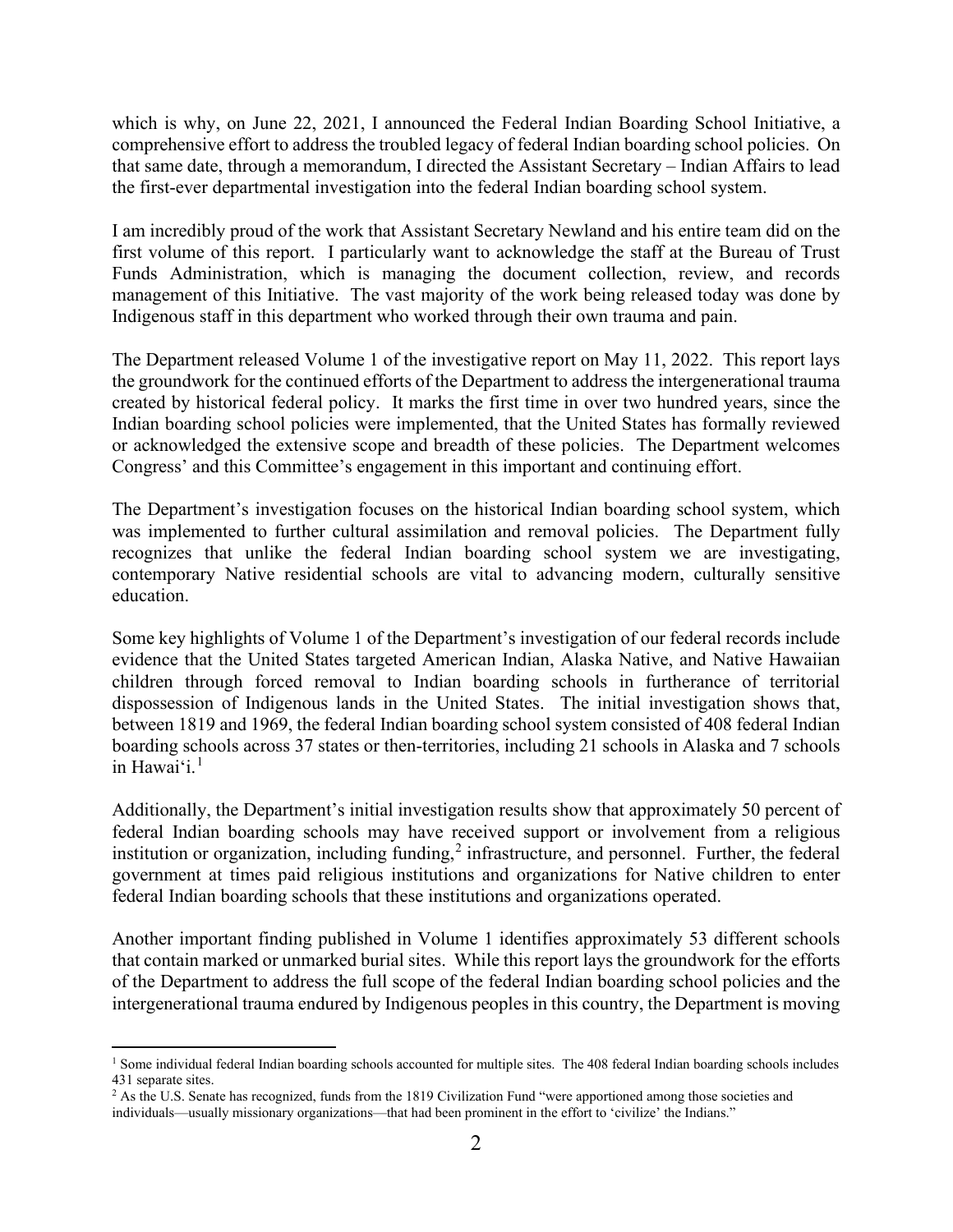forward to develop Volume 2 to further expand on these preliminary report findings. As the investigation continues, we expect the number of identified burial sites to increase, along with the potential expansion or more definite numbers of identified Indian boarding school sites, children, and operating dates of facilities.

As we add to the list of burial sites, the Department, working with relevant sister federal agencies, will expand our collaborative work, including increasing Tribal communities' access to mental health resources. These healing actions will help strengthen Native communities in a manner that I hope will be pursuant to each of the various traditional and religious protocols and beliefs. This effort may include disinterment, repatriation, documentation, and memorial efforts, where appropriate, in consultation with Indian Tribes, Alaska Native Villages, and the Native Hawaiian Community.

The Federal Indian Boarding School Initiative constitutes the first time the federal government has reviewed the scope of these policies. This is an important step for intergenerational healing from the ongoing effects these policies caused, and we will take an all-of-government approach. I believe that our obligations to Native communities mean that federal policies should fully support and revitalize Native health care, education, Native languages, and cultural practices that prior federal Indian policies, like those supporting Indian boarding schools, sought to destroy. We can heal from the harm and violence caused by Indian assimilation by effecting government-wide policies of revitalization for the Indigenous people of our country.

I recently announced that we will embark on the "Road to Healing," a tour throughout the nation to hear directly from survivors of federal Indian boarding schools and their descendants about their experiences. A necessary part of this journey will be to connect survivors and their families with mental health support, and to create a permanent collection of oral histories. We know this won't be easy, but it is a history that we must learn from if we are to heal from this tragic era in our country.

As part of the Federal Indian Boarding School Initiative, I look forward to continuing our work alongside sister federal agencies that administer the sites of former Indian boarding schools or possess or control records pertaining to the federal Indian boarding school system and those that currently provide medical and mental health services for Native communities. I am confident that, together, we can support the individuals and communities that have been shaped by detrimental federal Indian boarding school policies.

I am proud of the work the Department is accomplishing to confront its role in these assimilation policies through education and am deeply grateful to Congress for its support as well. In particular, the Department appreciates the \$7 million in funding provided for this work in Fiscal Year 2022, and we look forward to working with Congress on our Fiscal Year 2023 request of an additional \$7 million. These funds are crucial in order for this work to be thorough and effective, in particular the labor-intensive work of gathering and examining records and identifying and characterizing various sites.

This funding will enable the Department to help expand existing school profiles following Volume 1 of the report, including detailing the number of children that attended federal Indian boarding